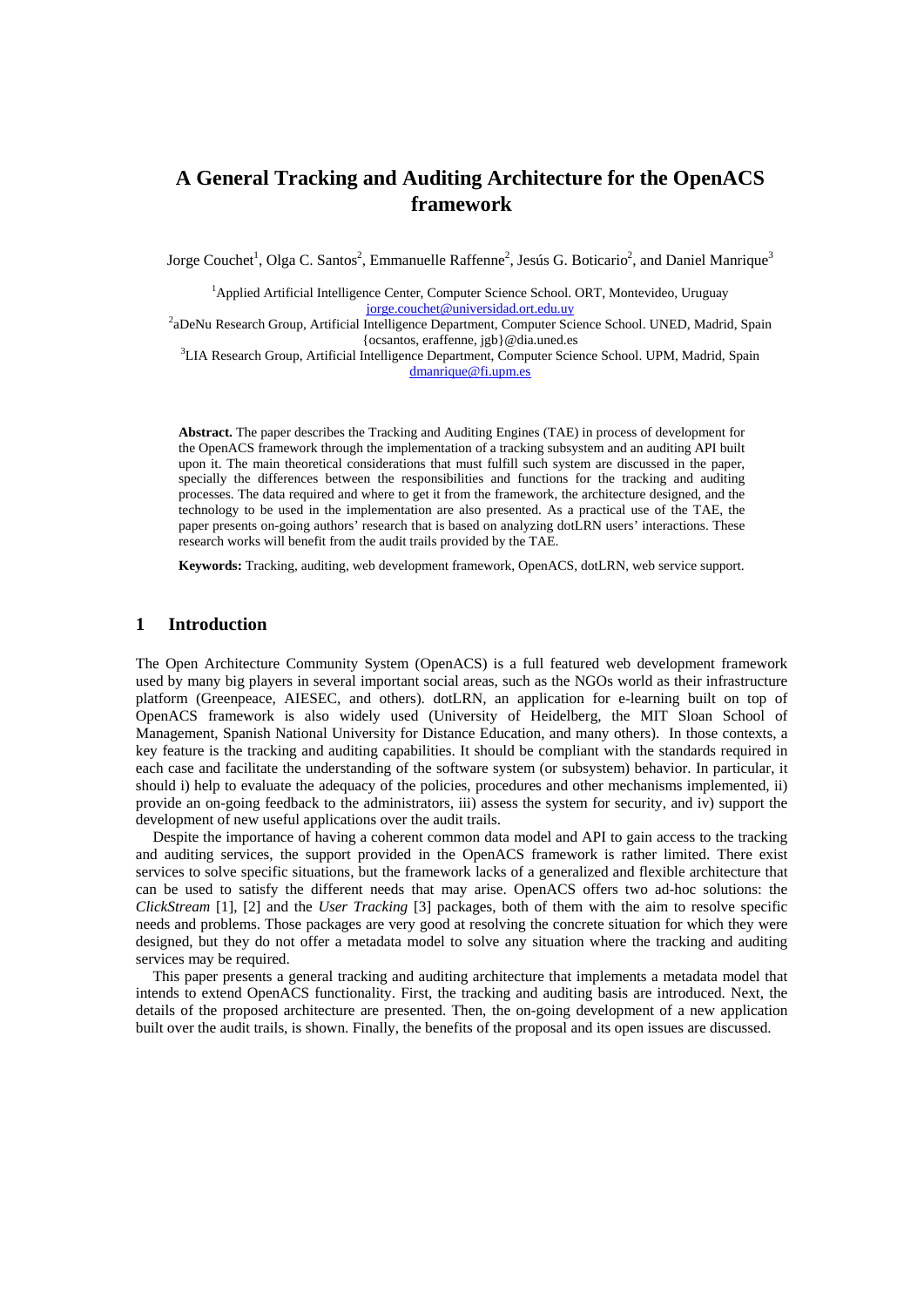## **2 Tracking and Auditing basis**

The Tracking and Auditing Engines (TAE) of a software system as is described in the Fig. 1, provide the means to *record* all the *actions* performed both by the direct *users* of a system and by the system itself; where an *action* is defined as a specific piece of *functionality* of the system. The execution of an *action* implies some kind of processing to be applied over an *object*, or a set of *objects* on a *dataset*. An *object* in this context is defined as a set of *attributes*, where an *attribute* is a unique name-value pair [4]. We are not referring here to OpenACS objects.



**Fig. 1.** Tracking and auditing processes

It is important to separate the responsibilities of the Tracking and the Auditing processes, as is specified in Fig.1. The Auditing Engine is in charge of the *definition* of the objects that need to be audited, the *definition* of the necessary data to be recorded in order to audit the defined objects, and the performing of the *semantic processing* over the recorded data, in order to extract the objects and the meaning of the interaction between those objects. The Tracking Engine is in charge of *recording* the data defined by the Auditing Engine.

#### **2.1 The Tracking and Auditing Engines requirements**

The requirements that a TAE should fulfill could be classified in two types, *functionality* and *security* requirements [4]. The first one implies that the TAE should implement the following minimum requirements: *a)* record the actions performed through the system, *b)* record the object states, *c)* provide means to retrieve audit data, *d)* provide means to track the history of an object, and *e)* provide means to detect any external change of the data.

The security requirements to be addressed are: a) the audit data must be stored in a secure manner, b) continuous audit must be assured, and c) compliancy and integration with standards must be provided. Those requirements can be analyzed and assigned to each TAE module, according to the responsibility described above.

#### **2.1.1 Tracking Engine requirements**

The Tracking Engine should fulfill the following *functional* requirements:

− Record the actions performed through the system: in a consistent way and in a universal format. The Tracking Engine should fulfill the following *security* requirements: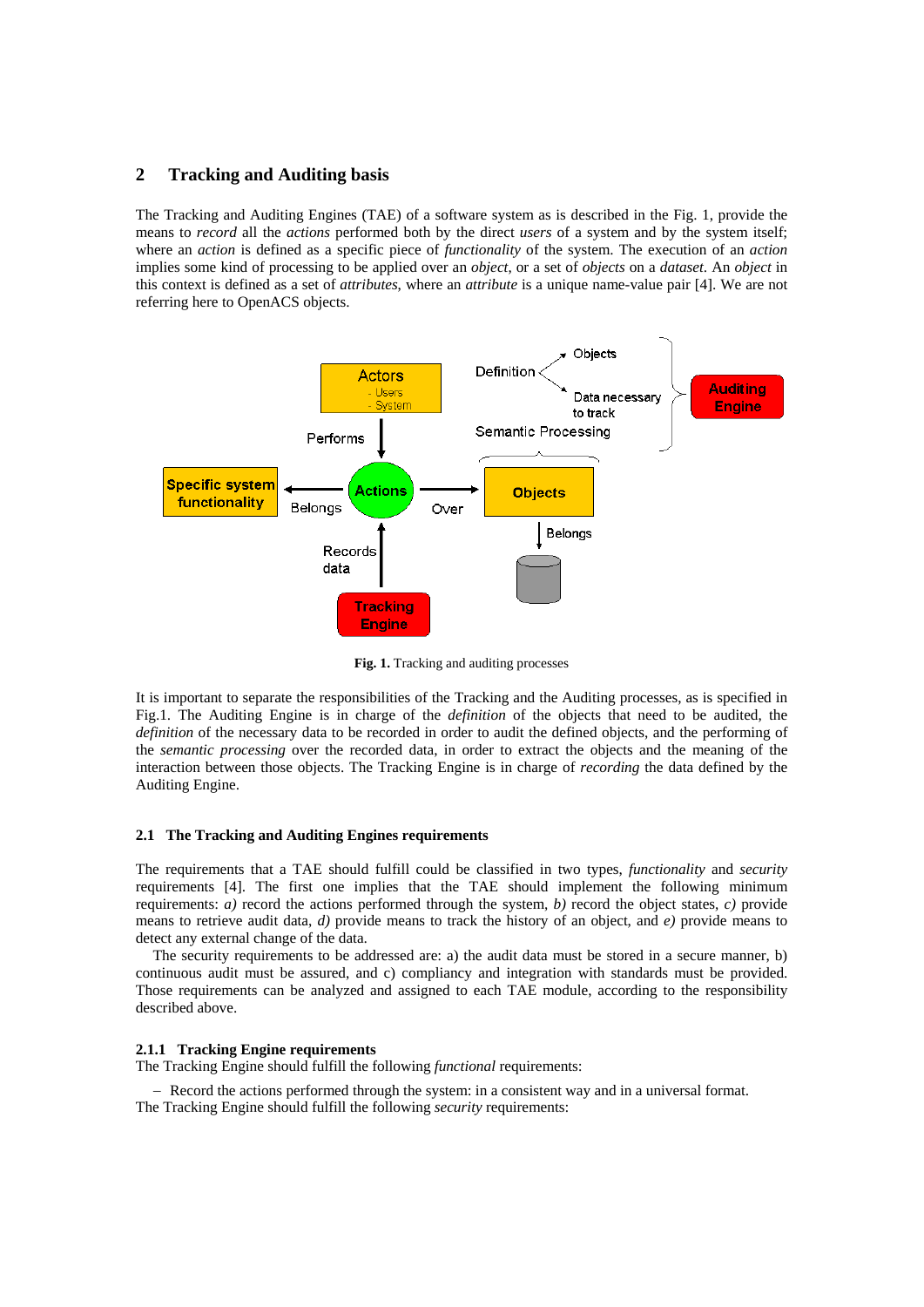- − The audit data must be stored in a secure manner: only authorized users can access the stored information, and no external modification of the data must be allowed.
- − Continuous audit must be assured: during the whole life cycle of the application objects a full audit must be maintained.
- − Compliancy and integration with standards must be provided: the Tracking Engine should fulfill the standards required, and provide the means to help the applications in the framework to fulfill the standards required.

## **2.1.2 Auditing Engine requirements**

The Auditing Engine should fulfill the following *functional* requirements:

- − Record the object states: keep track of the initial object's state (before the action), and the final object's state (after the action).
- − Provide means to retrieve audit data: a reporting engine that enables to the authorized users to query the audit data.
- − Provide means to track the history of an object: the reporting engine must be capable to search the history of an object.
- − Provide means to detect any external change of the data: detect direct (bypassing the framework) modifications to the dataset.

The Auditing Engine should fulfill the following *security* requirements:

- − The audit data must be stored in a secure manner: only authorized users can access the reports and Auditing Engine configuration.
- − Compliancy and integration with standards: the Auditing Engine must complement the Tracking Engine in this task.

#### **2.2 Users of the TAE**

The users of the TAE can be divided into two groups [5]. The first group consists of the *auditor*, who is an individual with administrative duties. The auditor selects the events to be audited on the system, configures the system, and analyzes the trail of audit events.

The second group of users of the audit mechanism consists of the system users themselves. This group includes the administrators, the operators, the system programmers, and all other users. They are considered users of the audit mechanism not only because they, and their applications, generate audit events, but because they must understand the audit mechanism and the impact that it has on them.

# **3 TAE proposed Architecture for OpenACS**

The main goal of the TAE architecture is to offer a coherent common data model and API that the applications can use in order to access to the tracking and auditing services. With the proposed architecture, a new application only needs to hook to the metadata model offered in order to gain access to the TAE services, avoiding or minimizing the amount of code repetition.

#### **3.1 OpenACS data gathering**

When a user interacts with the OpenACS framework, he goes through the AOLserver web server, so all the user performed *actions*<sup>1</sup> are going through the AOLserver. For this reason, the AOLserver's *filters* have been selected as the main data gatherer for the TAE system.

 <sup>1</sup> The exception is a direct modification of the OpenACS database.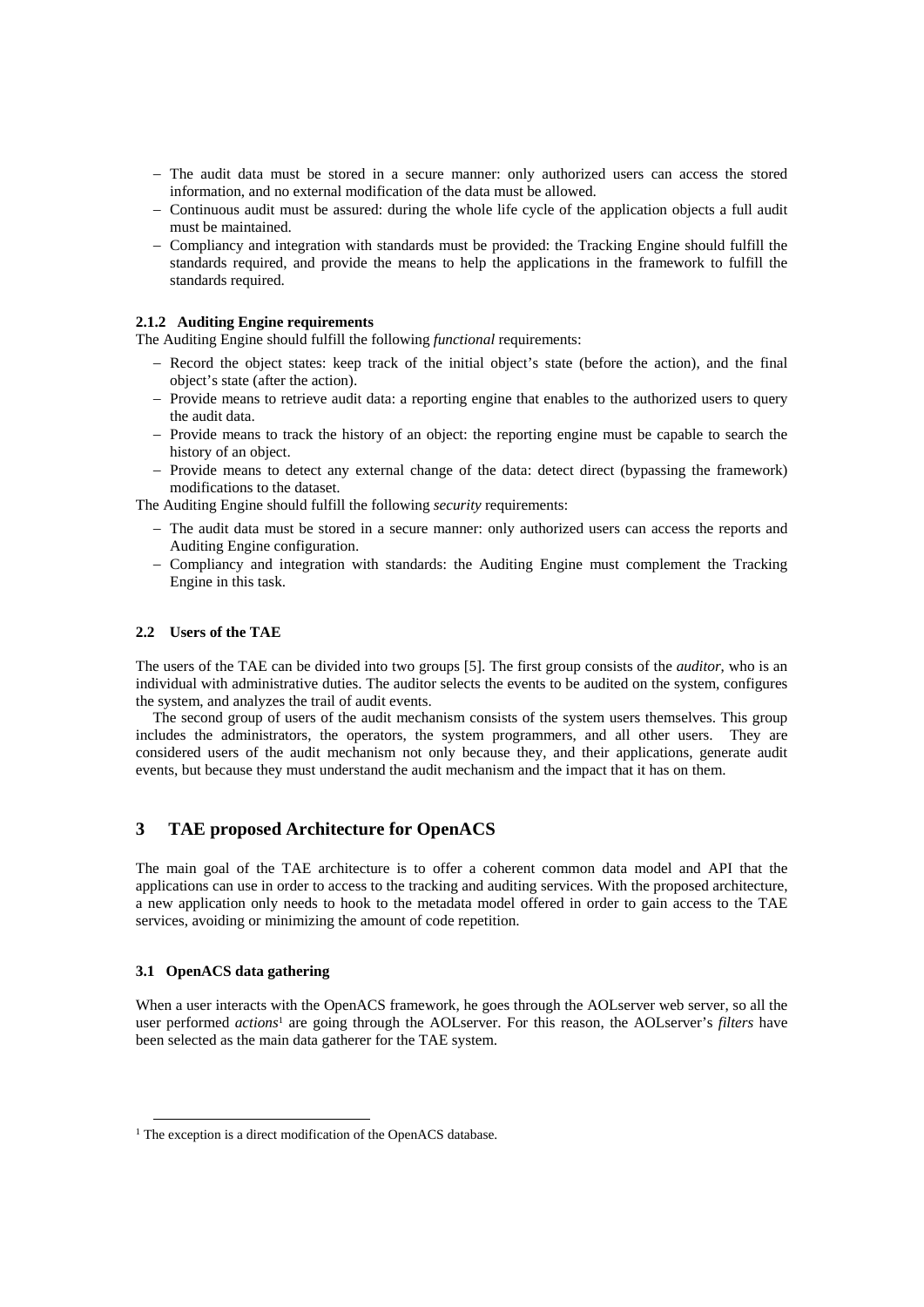#### **3.2 Architecture Description**

The main features for the proposed *General Tracking and Auditing Architecture for the OpenACS Framework* can be observed in Fig. 2.



**Fig. 2.** General Tracking and Auditing Architecture for the OpenACS Framework

The architecture's components are:

- − *Auditing Engine*: It offers a centralized access and administration to the TAE, and defines a *Service Contract* for the Auditing Engine (*SCae*) in order to distribute the audit function among the different OpenACS packages, each one with its own information.
- − *Tracking Engine*: It hides to the Auditing Engine (and the TAE user) the recording mechanism. The engine receives the definition of the data (raw data and metadata) that needs to be recorded, and creates automatically the AOLserver filters needed.
- − *Report Engine*: It hides to the Auditing Engine (and the TAE user) the complexities of the report creation. The engine receives the data source definition (XML) and the report configuration (XML), and creates the requested report.
- − *SCae Implementation for the audited packages*: Each OpenACS package that would like to take advantage of the Tracking and Auditing functionality has to provide its implementation for the SCae. It should define the *objects* of interest, and the *actions* that need to be recorded, providing to the Auditing Engine their definition. It must also provide its own *semantic processing* functions in order to do the meaning extract from the Tracking Engine's recorded data.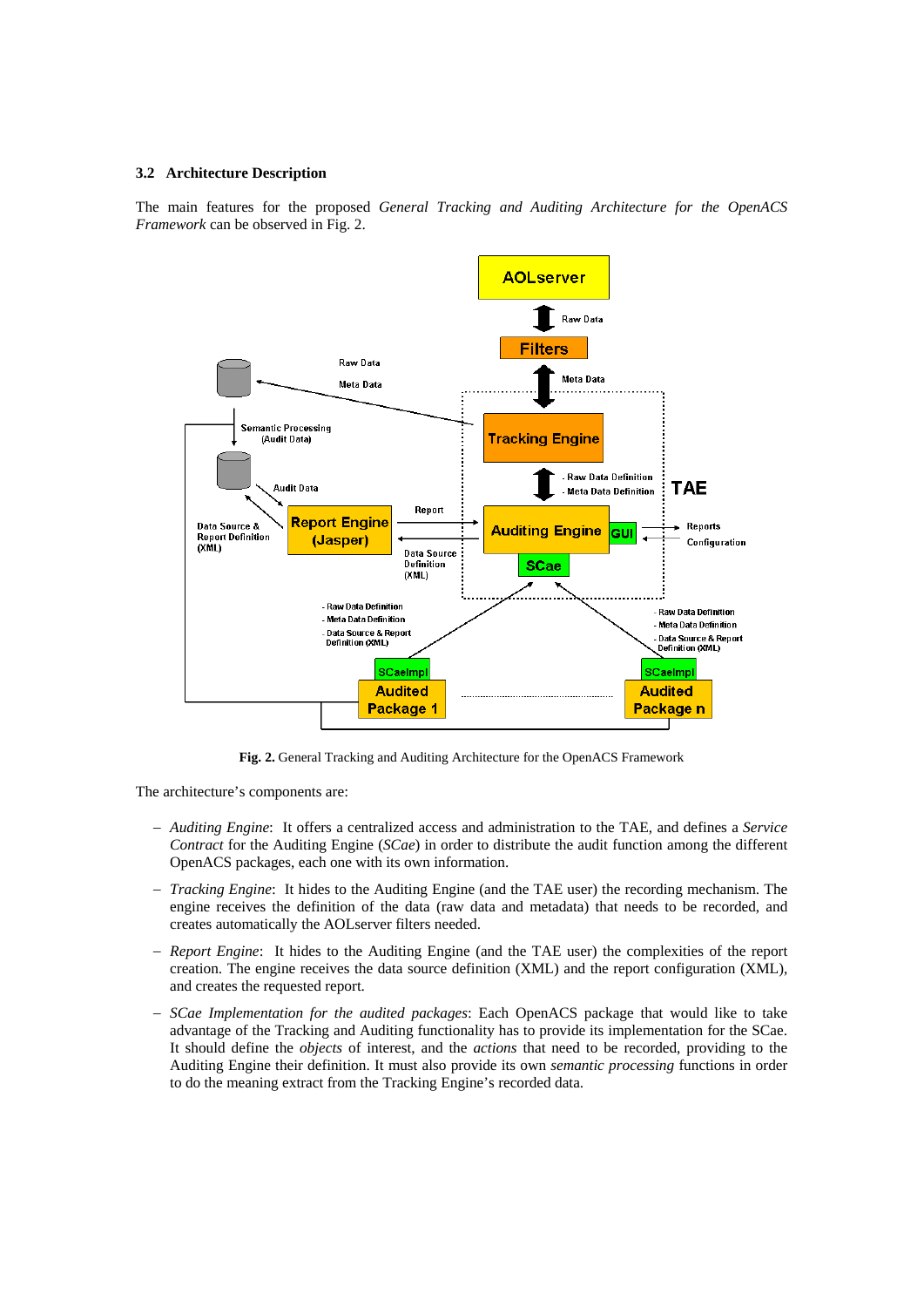## **4 Applications**

## **4.1 Previous Background**

An important part of the authors' research is to develop new machine learning algorithms in order to be used to extract useful knowledge from big datasets. For example, the logs of a web framework that supports an online community. This research work has produced a Java-based machine learning library that automatically captures, through the application of an adaptive outlier detection algorithm (LOF), the emergent properties of self-organizing system of neurons, and generates a 3D visualization of them [6].

Self organization is the ability of a system to adapt its internal structure to the external stimulus received though its sensors. The adaptation process should satisfied the following conditions; *a)* no external intervention (unsupervised learning), and b) the internal structure of the system represents the structure of the external data space that is relevant to the system. A kind of self-organizing system are the selforganizing maps (SOM), which are neural networks (a system of neurons), trained (the adaptation process) using an unsupervised learning algorithm (the *a* condition), to produce a low-dimensional, discretized representation of the input space of the training samples, called a map (the *b* condition). The map seeks to preserve the topological properties of the input space, and therefore de development of visualization techniques over it, is useful for visualizing high-dimensional data [7].

Emergence appears in a system through the properties of the collective behavior of the elements which the system is composed of. Looking at the system as a whole, a global emergent property comes as a new entity of the interdependency of its parts. The emergent property is the ability of a system to create a new entity at a higher level. This level change is the product of the cooperation of a large number of elemental processes. The emergent structures created give a more abstract description (higher level) of the original complex system of elemental processes (lower level) [8]. Emergence through self organization is a non trivial property of SOMs. For emergence to appear, a system should consist of simple but highly correlated elements. Without these correlations, emergence is not possible. A SOM with large numbers of neurons, being large of the order of thousands, presents emergent properties, and this kind of SOMs are named Emergent SOMs (ESOM) [9].

The Local Outlier Factor (LOF) algorithm finds data points (outliers), that lies an abnormal distance from other values in a multidimensional dataset [10]. A LOF value is defined for each object in the dataset being studied. It is called local since only a restricted neighborhood of the object is used to compute it. This approach makes it possible to adapt dynamically in the presence of clusters with different densities as opposed to other global methods. To compute the LOF, the parameter k has to be chosen, which is taken as the number of nearest neighbors used to define the local neighborhood of an object. For each object, its LOF is not a binary value. Instead, it represents the degree by which that object can be considered an outlier. A theoretical property is that a LOF value close to 1 means the object is deep inside the cluster.

The machine learning algorithms developed by the authors extends the ESOM concept, to the recurrent ESOM with LOF (LR-ESOM); which adds to the ESOM an explicit context representation, and modifies its distance function and learning algorithms with the goal to deal with sequences, through a fractal codification of them, obtaining a recurrent ESOM (R-ESOM). Finally, over the R-ESOM map, the LOF algorithm is used to capture the map's emergent properties automatically (LR-ESOM). Additionally, a 3D visual tool was added for the LR-ESOM map, through the development of the LMATRIX concept [6]. The 3D representation of the L-Matrix assigns coordinates  $(x, y, z)$  to each unit, where  $(x, y)$  are the position of the unit in the map and z its LOF. The cloud of points obtained is interpolated using Bi-Cubic Bezier Patches [11] to generate a smooth surface. In order to take advantage of the LOF theoretical properties, the surface is colored, assigning the same color to units with LOF inside  $[0, LINF]$ , with  $LINF = 1$ . The color for units with LOF higher than LINF is calculated using a mapping between a color scale and the range (LINF, LMAX], where LMAX is the maximum LOF of the units. Changing LINF may be used as a zoom in/out function of the emergent properties.

#### **4.2 Mining the dotLRN User's Needs**

A Tracking and Auditing architecture for managing the interaction data of the system that supports standards and metadata provides a very powerful mechanism to develop adaptive functionality for the end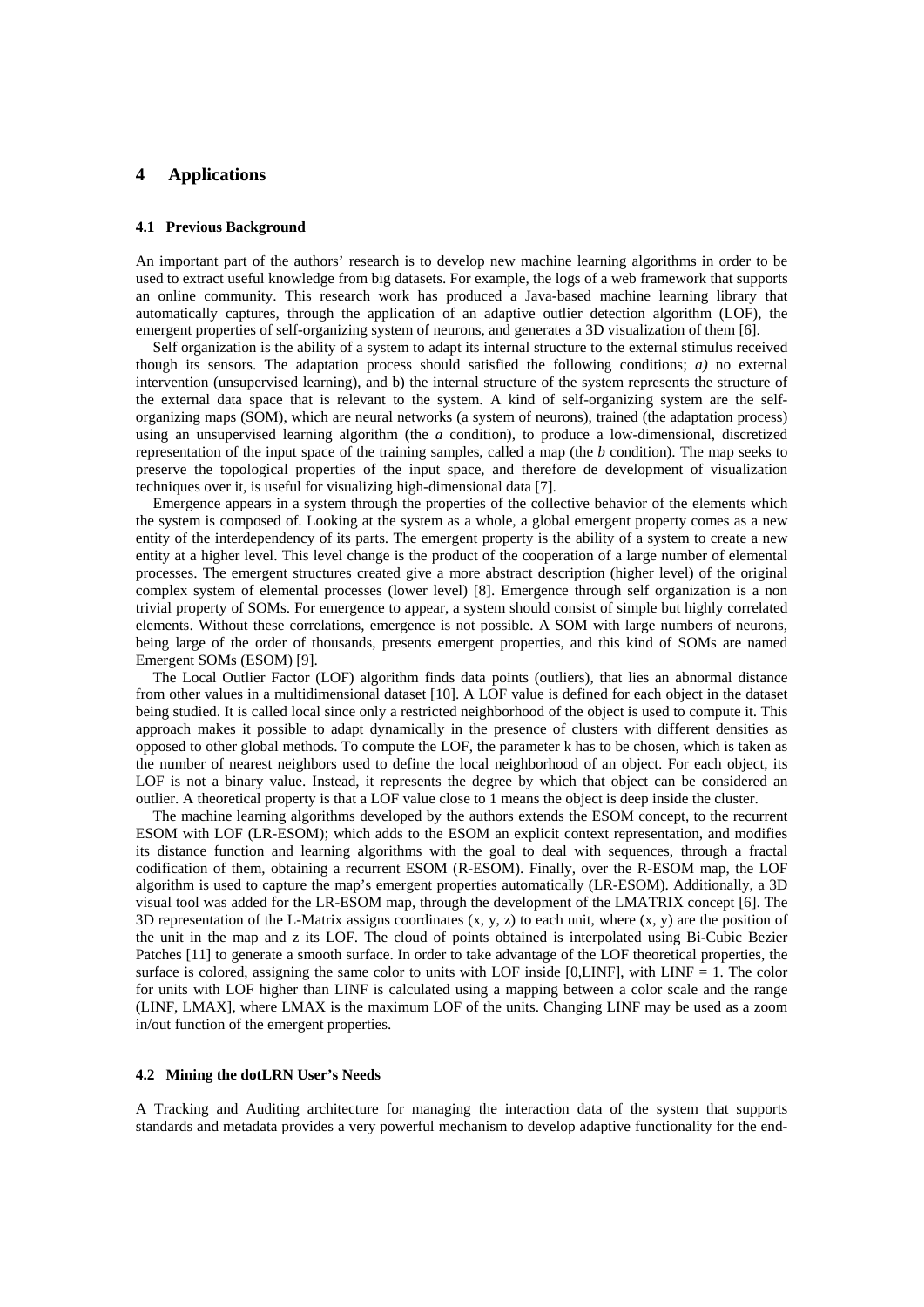users. As a practical use of the OpenACS's TAE, the authors are developing a new model which rely on this processing layer, utilizing the properties of auto-organized systems and combining them in learning scenarios defined in terms of educational specifications, such as IMS Learning Design (IMS-LD) [12]. IMS-LD provides a workflow oriented approach for defining the sequence of activities users may perform in an e-learning scenario. Research works as aLFanet project (IST-2001-33288) have already used the IMS-LD design, together with an intensive metadata description of the users and the contents, to manage and support runtime adaptation [13]. By combining both approaches (i.e. auto-organized systems and learning design specifications), we intend to mine, analyze and categorize the sequence of actions followed by learners in learning environments to provide dynamic recommendations that improve the efficiency and efficacy of their learning. This dynamic support for recommending users in OpenACS is also being implemented [14].

The model proposed is built on a sequential and independent three-level process (see in Fig. 3).



**Fig. 3.** Model to mine the dotLRN user's needs built over the TAE's audit data

From the concepts and the machine learning library detailed in the preceding section, the first level of the model is obtained following an auto-organized approach with a Recurrent Emergent Self-Organizing Map (R-ESOM). At this level, a fractal codification of the sequence of actions done by the learner in a certain interval (dotLRN session) is made. With this fractal codification emergent global properties are obtained. These properties arise from the collective behavior and interrelation of the different dotLRN users action sequences. Those emergent global properties are automatically extracted with the LOF algorithm and are viewed as the different regions in the new LR-ESOM map. Finally, an educational standard-based context is given to the results obtained in the previous levels, so that it can be applied in standard-based learning scenarios. This third level categorizes learners in classes according to their individual learning needs. This innovative modeling approach uses the visual method LMATRIX, that allows the 3D generation of visual patterns for the analysis and interpretation of learner's sequence of actions in the environment.

# **5 Conclusions and Future Work**

The TAE architecture proposed intends to resolve an open issue in the OpenACS framework, which is the lacking of a proper TAE subsystem. This proposal offers a metadata model fully open and very flexible, in which different modules (the audited packages) and their corresponding data models can be added or